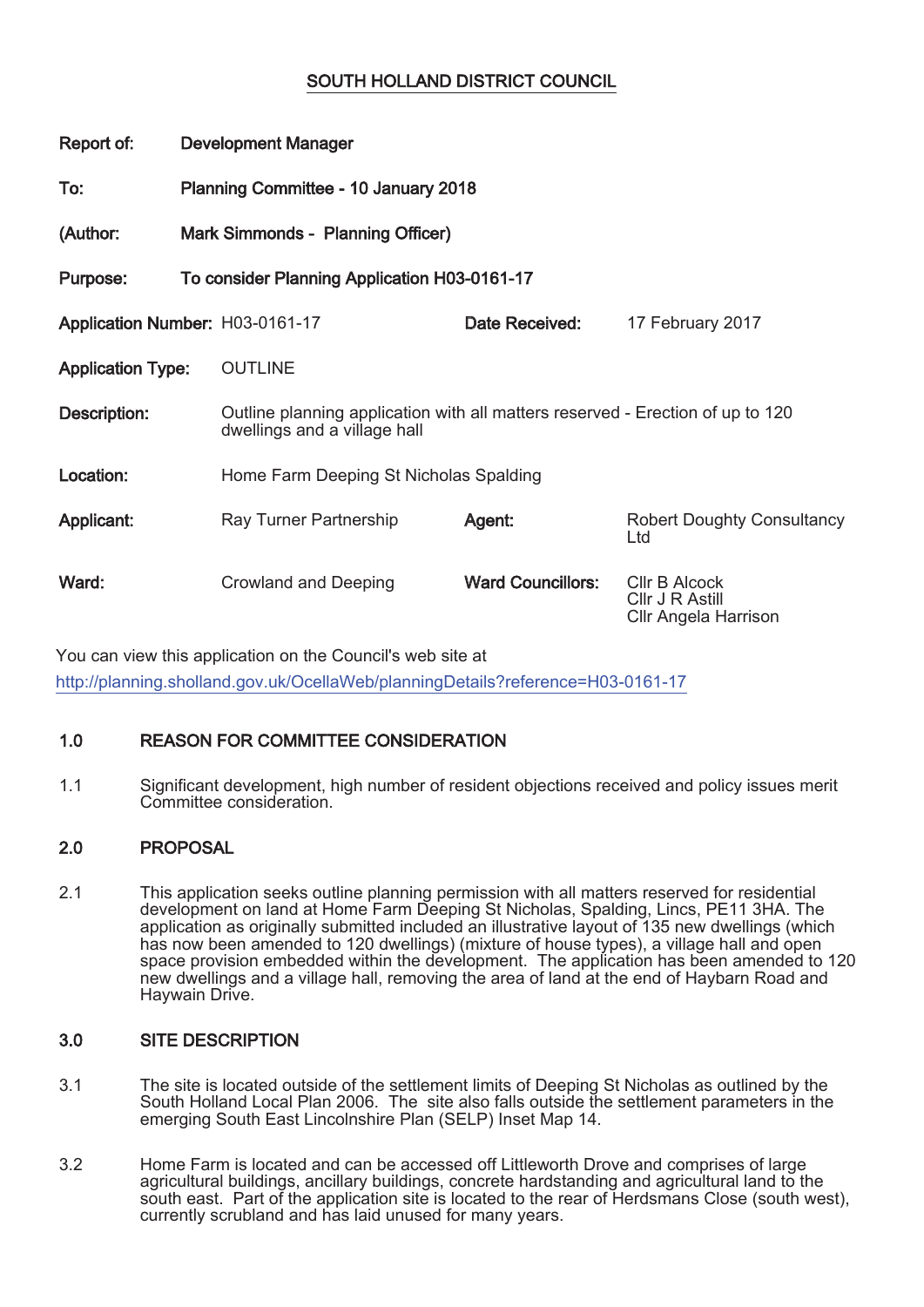3.3 The site has an area of 4.4ha. Overall the topography of the site is largely flat and there are no other features of note. A group of dwellings exist to the north west and beyond the western boundary. Further agricultural fields exist beyond to the north, south and east.

# 4.0 RELEVANT PLANNING POLICIES

## 4.1 The Development Plan

## South Holland District Local Plan, July 2006

The South Holland Local Plan 2006 was formally adopted on 18 July 2006. Following a direction from the Government Office for the East Midlands under paragraph 1(3) of Schedule 18 to the Planning and Compulsory Purchase Act 2004, as of 18 July 2009 only certain Local Plan policies have been extended and continue to form part of the development plan. In the context of those saved policies referred to below, it is considered that the Local Plan was adopted in general accordance with the Planning and Compulsory Purchase Act 2004 (albeit under the transitional arrangements). Those policies referred to below are considered to accord with the thrust of guidance set out in the National Planning Policy Framework, and in the context of paragraph 215 of the NPPF should therefore continue to be given substantial weight in the decision making process.

SG1 General Sustainable Development

SG2 Distribution of Development

SG3 Settlement Hierarchy

SG4 Development in the Countryside

SG6 Community Infrastructure and Impact Assessment

SG11 Sustainable Urban Drainage Systems (SUDS)

SG12 Sewerage and Development

SG14 Design and Layout of New Development

SG15 New Development: Facilities for Road Users, Pedestrians and Cyclists

SG16 Parking Standards in New Development

SG17 Protection of Residential Amenity

SG18 Landscaping of New Development

SG20 Extensions and Alterations to Existing Buildings

HS6 New Housing in the Group Centres (Non-Allocated Sites)

HS7 New Housing in the Open Countryside including Other Rural Services

HS8 Affordable Housing

HS11 Open Space in New Residential Developments

If regard is to be had to the development plan for the purpose of any determination to be made under the Planning Acts, Section 38 (6) to the Town and Country Planning Act as amended by the 2004 Act states that the determination must be made in accordance with the plan unless material considerations indicate otherwise.

## National Guidance

National Planning Policy Framework (NPPF), March 2012

Paragraph 14 - The presumption in favour of sustainable development Paragraph 17 - Core planning principles Section 6 - Delivery a wide choice of high quality homes Section 7 - Requiring good design Section 10 - Meeting the challenge of climate change, flooding and coastal change

Planning Practice Guidance (PPG), 2014

# 5.0 RELEVANT PLANNING HISTORY

5.1 No relevant planning history

## 6.0 REPRESENTATIONS

6.1 Deeping St Nicholas Parish Council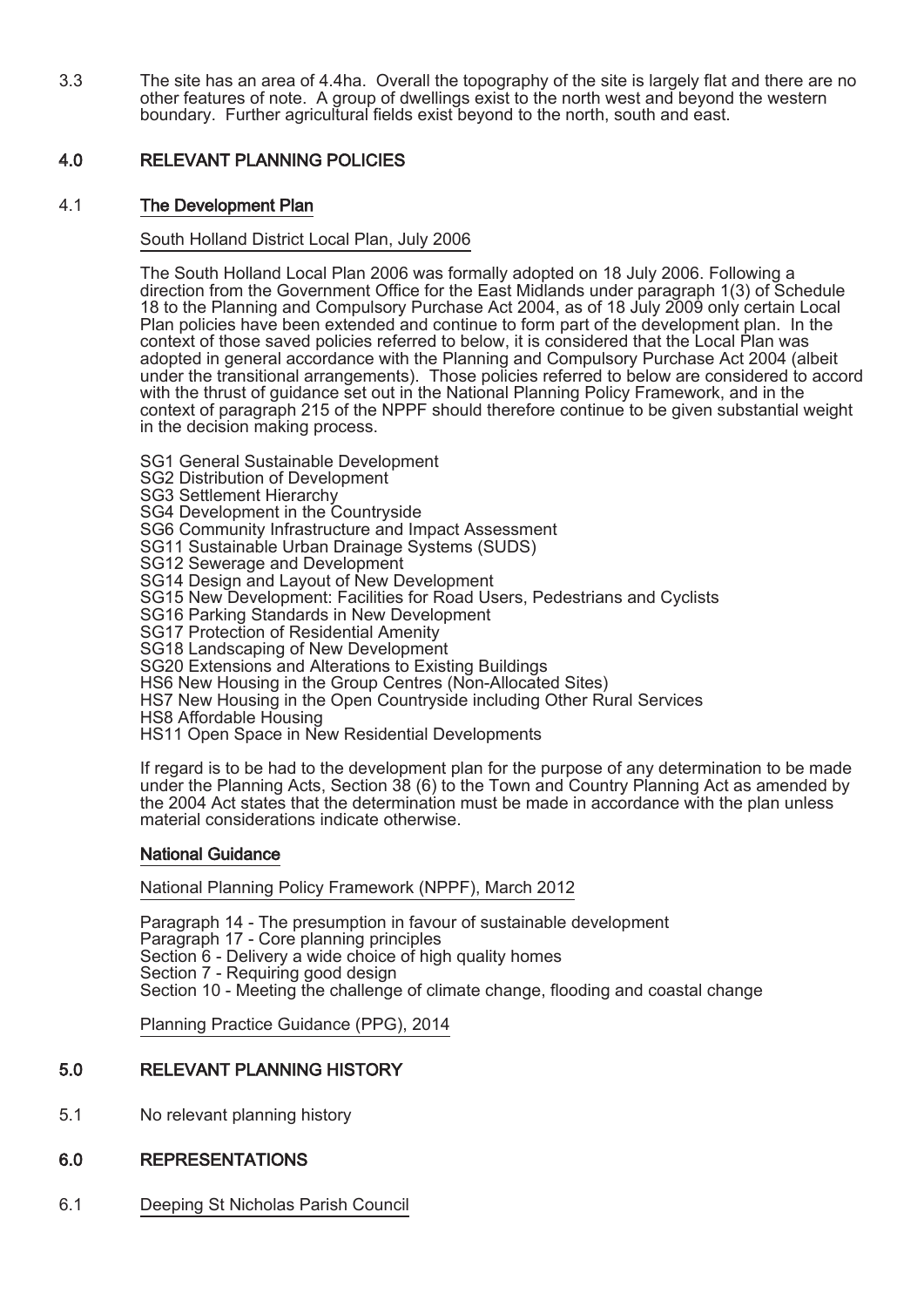No objection to this Planning Application if 5 points listed below could be addressed.

1. Development of this size should provide a community asset to the Village. Our Parish Plan identified that a VILLAGE HALL and parking area are top of the list. We feel we do not want a shop but would like a Village Hall on the site proposed for the shop.

2. We object to any connection to the existing Estate except for pedestrian access.The roads in St Nicholas are too narrow and cannot take extra traffic. Road side parking restricts utility and delivery vehicles because the roads are too narrow.

3. The new Development to have its own entrance and exit off the A 1175 and would like to see wider roads and 3 parking spaces for each new House to restrict road side parking in this new Estate. This has been a real problem in the existing development.

4. There is a real desire to maintain a green area between the existing and proposed new development. We would like to see the green areas concentrated in this divide. We need this area to be easily maintainable as this duty will probably fall to the Parish Council.

5. There is real fear of flooding in the existing Estate and a feeling more housing will only exacerbate this problem. We would hope that this fear is properly addressed and there is visible proof of the measures taken.

#### 6.2 Ward member

Cllr Jim Astill

Impact upon properties on Hay Barn Road and Haywain Drive. Not enough room to construct a road and pavement on both sides, this would have significant affect on amenity and security. Requests that the developer removes these access and make Littleworth Drove the only vehicular access.

Support for a combined community centre and shop.

Following receipt of the amended drawings (739-10-OP-SP03) dated 25th August 2017, showing the link roads removed from Hay Barn Road and Haywain Drive. The original objection is withdrawn.

### 6.3 LCC County Highways

Requests that any permission given shall include conditions.

### 6.4 Environment Agency

Object on two grounds:

- the amended scheme places houses back within higher risk area of site;

- as Anglian Water do not have capacity they object on foul water discharge
- 6.5 Anglian Water

Advises condition relating to the submission of a wastewater strategy prior to commencement and implementation prior to occupation.

### 6.6 Internal Drainage Board

Proposal meets the Board's accepted Greenfield run off rate. No further comments.

### 6.7 SHDC Environmental Protection

The reports have identified that further investigation and works are required on site with regards to contamination. These include further gas monitoring, investigation of soils around the tank and fuel infrastructure and DS109 and an asbestos survey. I therefore request parts 2 - 4 of the contaminated land condition for this application.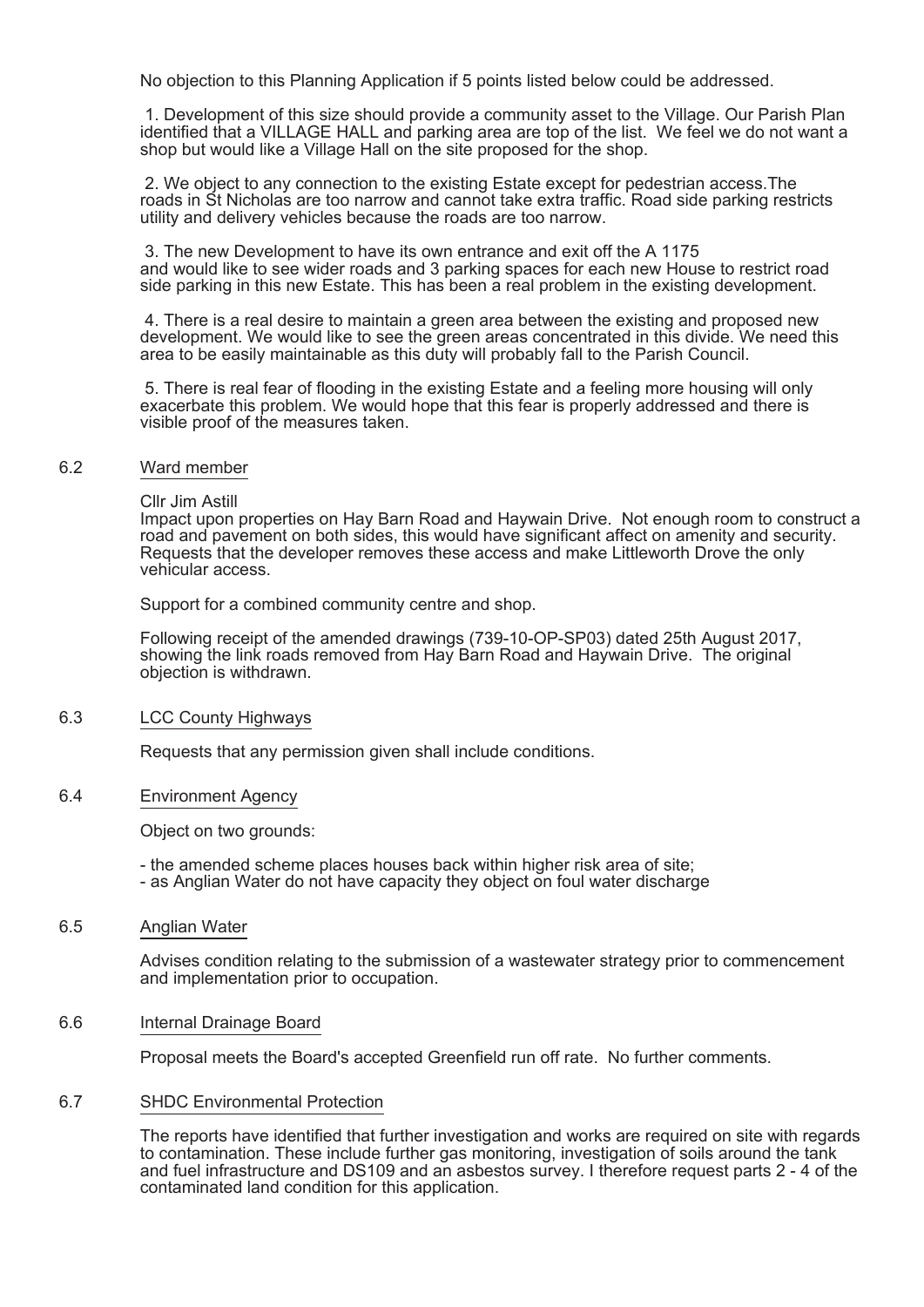#### 6.8 SHDC Environmental Services

Access roadways to all residential properties should be constructed to an adoptable standard under an agreement with Lincolnshire County Council so that they will become public highways. This will enable refuse/recycling collections to be carried out from outside individual properties without the need for communal collection points at the point where private driveways adjoin public highways.

If not utilised correctly communal collection points become areas of dispute for residents of adjacent properties.

Should it be agreed that communal collection points will form part of this development the position of those collection points should be made clear to the potential occupiers of the properties nearby. This should not just be to the properties that will need to use the collection points but also the ones who will have them outside their properties.

#### 6.9 LCC Education

A contribution of £652,242 is requested to mitigate against the impact of development through a s106 agreement. Funds is to be only spent at Deeping St Nicholas Primary for the construction of one classroom and Deeping Secondary for new classrooms, dining room and changing rooms.

### 6.10 Police

No objections to the outline, would like to be consulted at detailed stage. General Secured by Design advice provided.

### 6.11 LCC Historic Environment Officer

Although there is no site specific information that the site does have archaeological potential. The site lies within an area of known Iron Age - Roman settlement.

Further information is required from the applicant in the form of an archaeological evaluation to be considered alongside the application. This evaluation should provide the local planning authority with sufficient information to enable it to make a reasoned decision on this planning application. The site should be assessed for its suitability for geophysical survey which should then be followed by a programme of trial trenching.

#### 6.12 SHDC Housing Strategy

Should the development be permitted the Council will require 1/3 of the development to be provided as affordable housing to meet district wide housing needs. Affordable housing has the meaning as defined in Annex 2 of the National Planning Policy Framework 2012 or any amendment or supplemental guidance issued thereof.

The affordable contribution should be provided with a tenure split of 70% in favour of Affordable Rent and 30% Intermediate low cost home ownership dwellings. To meet needs identified within the Strategic Housing Market Assessment (2014 & 2017 update) Strategic Housing would recommend that a mix of property types and sizes are provided for the affordable housing contribution, comprising of approximately 25% as one beds, 40% as two beds, 30% as three beds and 5% as four beds. It would be preferable for the affordable housing to be secured through a s106 agreement. The s106 agreement should include an agreed affordable housing scheme detailing the tenure split, property types and sizes, plot numbers, internal floor areas, design standards and the phasing of the affordable housing units, although I appreciate the detail may not be known at outline application stage. It would be preferable for the homes to be built to the 'National Space Standards'. As a minimum the affordable homes should be built to the former Housing Corporation Design and Quality standards which for this development would be at least:

1 beds 2 person 45sqm 2 beds 4 person 67sqm 3 bed 5 person 82sqm 4 bed 6 person 95sqm.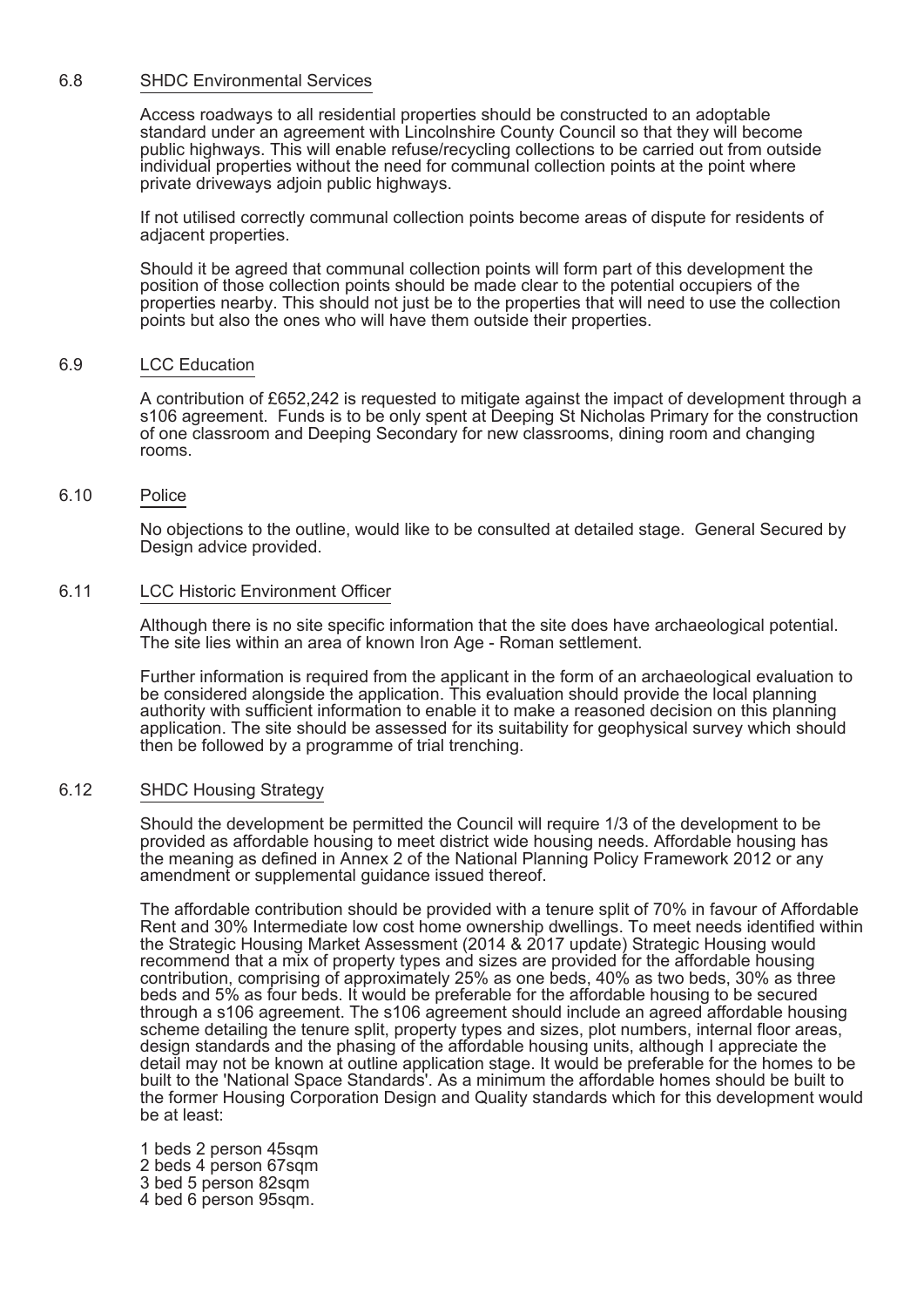Ideally the affordable housing should be spread proportionately across the scheme to enable a mixed and sustainable community.

The developer should also seek to secure a Registered Provider for the affordable dwellings at the earliest opportunity. The Strategic Housing Team can provide a list of RPs with stock in the local area should the developer require this.

The Strategic Housing Market Assessment also identifies a recommended mix for market housing to meet current and projected housing needs in the district. The recommendation is as follows: 1 bedrooms- 5%, 2 bedrooms- 35%, 3 bedrooms- 45% and 4 bedrooms- 15%. We would expect the market housing to broadly reflect this.

#### 6.13 Lincolnshire Fire & Rescue

Objects on the grounds of inadequate water supply for fire fighting. Objection can be overcome by the installation of fire hydrants at the developers expense.

#### 6.14 NHS England

The contribution requested for the development is £53,280 (£444 x 120) for GP Consulting and Nurse Treatment rooms.

## 6.15 Public

The following objections have been received (36 objections, 1 observation, 25 comments and 2 letters of support).

·Deeping Saint Nicholas is in desperate need for recreational facilities for preschool, primary and secondary school aged children;

·On the whole, this development seems like a positive addition to the village IF it definitely still include a village shop and also appropriately equipped play areas;

·A village shop would be great BUT we need more amenities/play areas not more houses;

·There needs to be facilities to support the new homes. Play equipment not just open spaces;

·Very important to ensure there are leisure facilities such as parks which equipment for children of all ages;

·Increase of traffic to. from and within the village;

·The new road system will provide a 'Rat Run' for impatient drivers, increasing the risk of accidents to animals, children and the elderly in the old and new development;

·Lack of sufficient existing Sewerage Capacity and upheaval to existing residents to update the Sewage Pipework;

·Lack of a DSN Secondary school and surrounding school places;

·Increase in School Buses adding to existing transport through the village will inevitably have a detrimental affect on the existing road surfaces;

·We already have a lack of existing Policing without introducing further housing and increased crime;

·Lack of infrastructure to support any or all planned housing proposals;

·Detrimental affect to the existing wild life, the proposal has already failed to include and mention Deer and Foxes;

·Access from Hay Barn Road, as most of the houses on our road have up to 4 vehicles at their properties, resulting in a lot of on road parking;

·The density is far too high for the infrastructure to handle;

·There WAS surface flooding last year, the risks will be greater if this amount of homes are built on this site;

·Access should not be from Haybarn Road;

·The increased traffic through both Haywain Drive and Haybarn Rd. The roads are currently fit for purpose, with many vehicles parked along the kerbside. There is no 'passing traffic' (except for delivery/service vehicles etc);

·With the link up to Home Farm estate, this will inevitably be used as a 'cut through' or diversion route should there be any blockage on the A1175, due to a variety of reasons (collisions, roadworks, temporary traffic lights etc);

·The submitted travel plan addresses traffic flow on the A1175 - it has not taken into any consideration levels of traffic already in place on the existing estate;

·There is the potential risk that conjoining a new and old estate could intensify on street parking should a developer decide to opt for the minimum required parking spaces;

·Failure to accurately identify that historic surface water flooding has occurred. When known, this materially alters the starting point upon which the justification for the proposed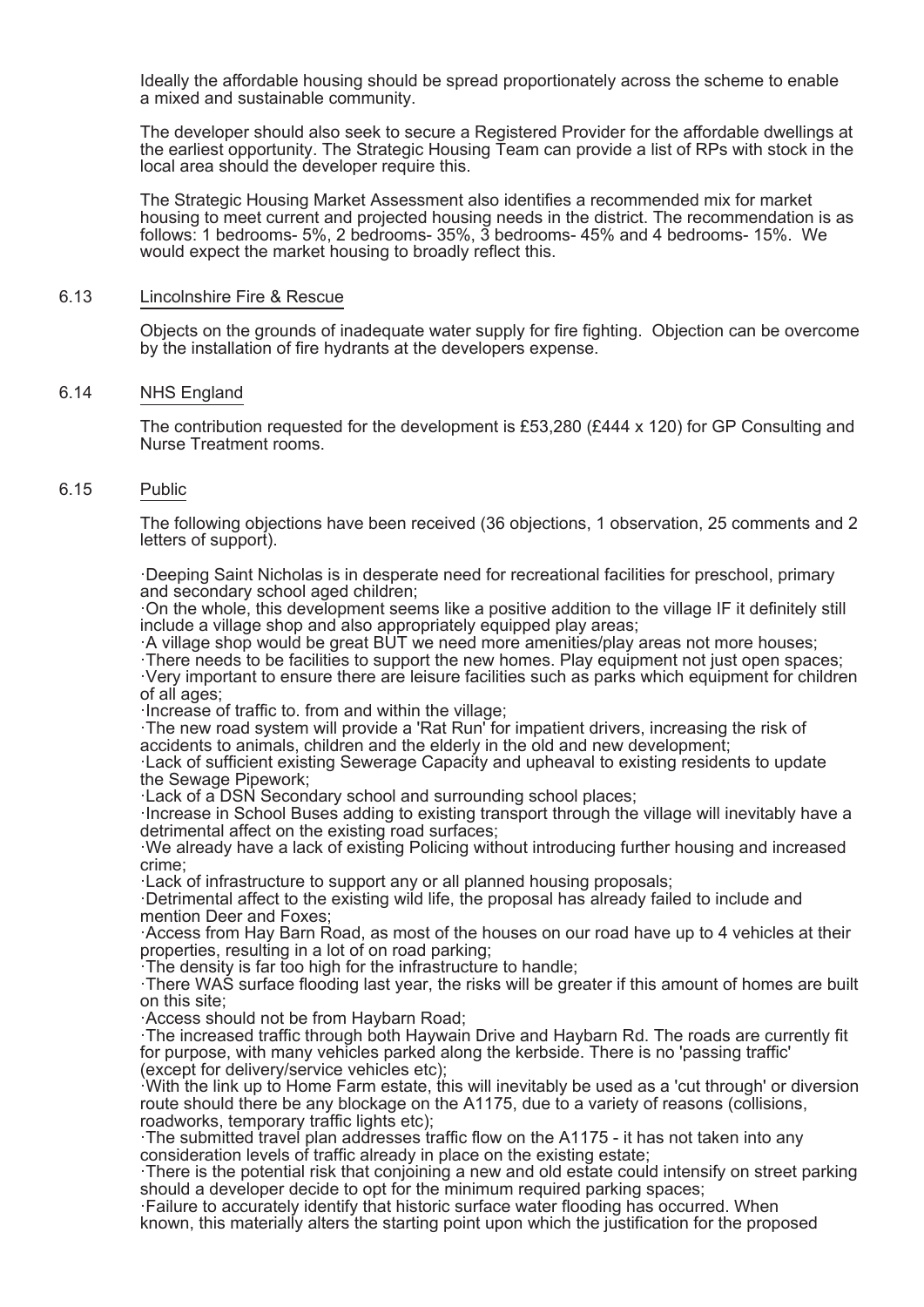development is based;

·GP, dentists and schools are over subscribed;

·All this traffic will end up on the A1175 Littleworth Drove and if the A1175 has been deemed capable of taking this additional traffic volume all the traffic should be directed between Beech Tree Barn and Wisteria House not down Haybarn Road or Haywain Road;

·Only one exit route for the new estate, so I can see everybody using alternative methods 'ratrun' through Haywain Drive to get out, creating more queues on St Nicholas Way;

·Would suggest that the new housing estate is not connected to our existing homes;

·Many other brownfield sites closer to Spalding; ·135 dwellings far exceed targets for the village;

·Hay Barn Road is a serpentine road that daily has congestion from commercial lorries trying to navigate passed residents parked cars;

·Garden grabbing along the southern edge;

·Disturbance to Hay Barn Rd and Haywain Drive;

·Traffic and Parking - at the present time on St Nicholas Park there are at least 2 vehicles per household. This results in cars parking on the roads, which are causing obstructions for vehicles and pedestrians alike;

·Two developments in such close succession is going to be detrimental to those who live here already, especially if there are not adequate utility provisions;

·Traffic and related noise escalation would have a detrimental effect on residents.

## 7.0 MATERIAL CONSIDERATIONS

7.1 The key material issues for considerations in this application are: -Policy;

-The impact of the development upon residential amenity;

-Highway and Access;

-Flood Risk and drainage.

-Other matters.

# 7.2 Policy

7.3 The site is located just outside of the defined settlement limits of Deeping St Nicholas as outlined in the South Holland Local Plan, 2006.

> In this instance, the relevant policy context is Policy HS7 - New Housing in Open Countryside including Other Rural Settlements. HS7 states that new housing development will only be permitted where:

> 1) it is proven to be essential to meet the needs of agricultural, forestry or other workers and complies with Policy HS12; or 2) the proposal is for small scale, rural exception affordable housing that complies with Policy HS9.

- 7.4 Since the proposed development is for 120 dwellings, this is not considered to be a 'small' scale development. The proposal does not comply with Policy HS7. Furthermore, Policies SG2, SG3 and SG4 emphasises the importance of adopting a sequential approach which gives priority to the use of previously developed land and buildings within defined settlement limits, then to greenfield land within defined settlement limits and finally to land adjacent to defined settlement limits. With Deeping St Nicholas classed as an 'Group Centre' under Policy SG3 - Settlement Hierarchy, the village provide a range of services, local employment opportunities and act as a focal point for the rural areas.
- 7.5 It is felt that the pattern and density of the proposal is well contained within the core of the village despite no supporting evidence to demonstrate need and that no other site or solution exists to accommodate the proposed development within defined settlement limits. The development proposal, is not considered too remote to result in an unacceptable impact upon the landscape character of an area.
- 7.6 The Design and Access Statement briefly mentions that the emerging South East Lincolnshire Local Plan has not identified the site for housing following confirmation by the landowners that the site was available for development.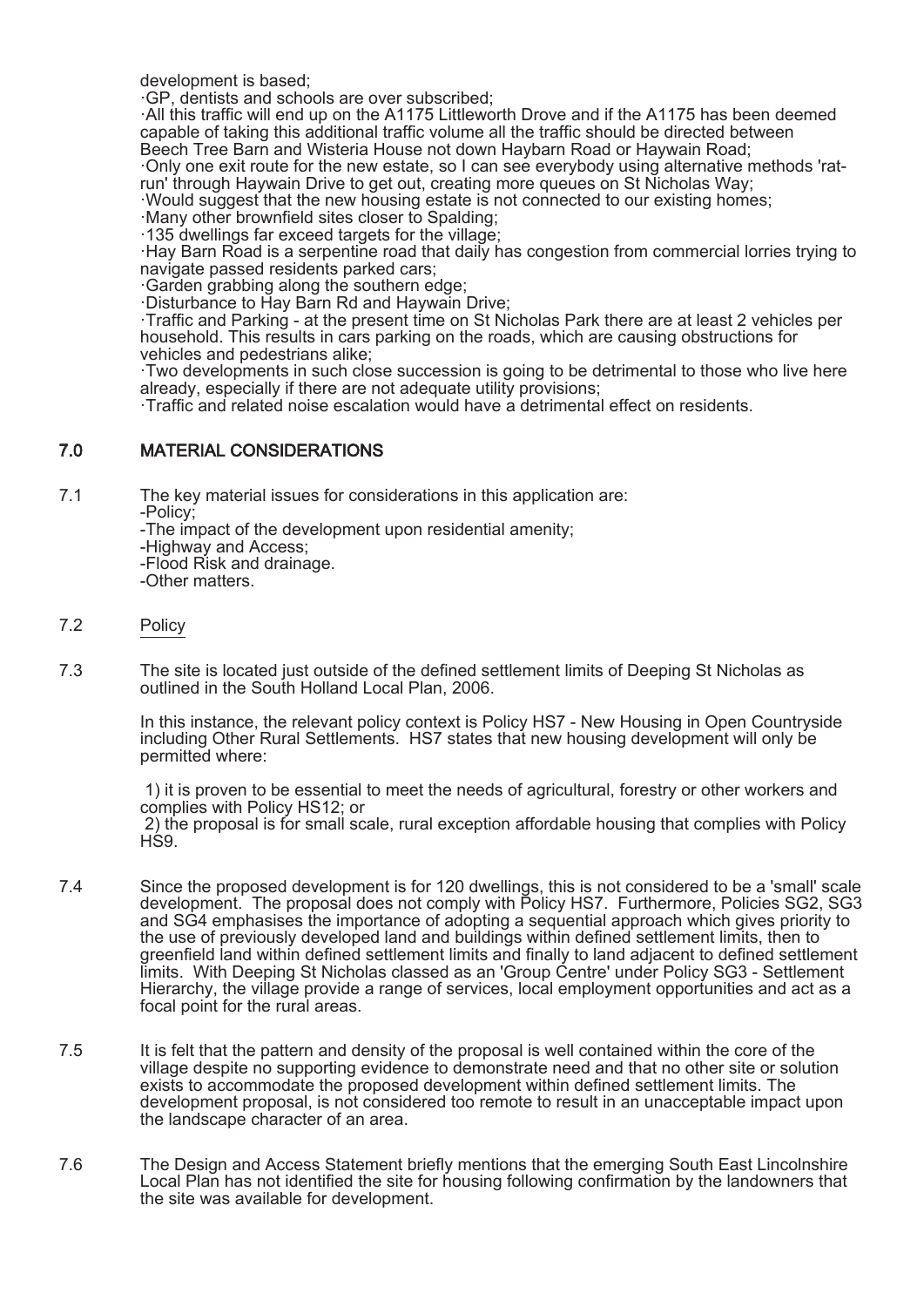- 7.7 Deeping St Nicholas is identified as a Minor Service Centre in the emerging local plan. The draft plan accepts that potential housing sites within and adjacent to the settlement boundary may be required to meet housing needs.
- 7.8 At the heart of the National Planning Policy Framework (NPPF), is a presumption in favour of sustainable development which should be seen as a golden thread running through both planmaking and decision-taking. Paragraph 49 of the NPPF states that "housing applications should be considered in the context of the presumption in favour of sustainable development. Relevant policies for the supply of housing should not be considered up-to-date if the local planning authority cannot demonstrate a five-year supply of deliverable housing sites". In that circumstance, Paragraph 14 of the NPPF is quite clear that permission should be granted unless any adverse impacts of doing so would significantly and demonstrably outweigh the benefits, when assessed against the policies outlined in the NPPF as a whole; or specific policies in the NPPF indicate that development should be restricted.
- 7.9 The Council cannot currently demonstrate a 5-year supply of deliverable sites as per the provisions of NPPF. In the context of the objectively assessed need identified in the Council's Strategic Housing Market Area Assessment (SHMA), and including a 20% buffer by virtue of a persistent under delivery of housing, the Council can only currently demonstrate (at 31st October 2017) 4.1 years (under the Sedgefield approach) supply of deliverable sites. As per the provisions of Paragraph 49 of the NPPF, the Council's Local Plan polices relevant to the supply of housing are considered out-of-date and the presumption in favour of sustainable development applies.
- 7.10 Given the location of the site and the potential planning contributions that this application has the potential to deliver for Deepings St Nicholas. There is a clear precedent that the area is in need of growth to accommodate the needs of its residents and there is not considered to be a policy objection to the development in principle and on the matter of sustainability, when assessed against Policy SG1 of the Local Plan 2006. Much of this land, at the moment, requires extensive management and maintenance. By reusing part of it for an alternative but sustainable use as illustrated by the proposal, it will encourage the reuse of redundant land together with creating an opportunity to provide good quality, functional and manageable public open space and other planning obligation such as Affordable Housing and Education. As such, as per the provisions of the NPPF, permission should be granted unless any adverse impacts of doing so would significantly and demonstrably outweigh the benefits, when assessed against the policies outlined in the NPPF as a whole; or specific policies in the NPPF indicate that development should be restricted.
- 7.11 In light of all this information and policy deliberations, it is considered that a development of the size proposed is not out of keeping with the likely strategic future role and function of Deepings St Nicholas as a desirable Minor Service Centre. As such, as per the provisions of the NPPF, permission should be granted unless any adverse impacts of doing so would significantly and demonstrably outweigh the benefits, when assessed against the policies outlined in the NPPF as a whole; or specific policies in the NPPF indicate that development should be restricted.
- 7.12 The principle of residential development in policy terms is acceptable. The number of new dwellings proposed (120) is not considered to be excessive or of a nature that would cause significant detrimental harm to the amenity of the area. However, the remainder of this section of the report considers the other material considerations to be taken into account in determining whether any adverse impacts of granting permission.
- 7.13 The impact of the development upon residential amenity
- 7.14 As the proposal is in outline form only, the layout of the plots and scale of the development illustrated on the plan is considered acceptable in principle with all matters reserved. Actual details of design, house types, landscaping and appearance are yet to be confirmed and formally considered by the LPA.
- 7.15 The number of units proposed would result in a development of approximately 27 dwellings to the hectare. This is considered to be appropriate for this location and is not unacceptably greater than the assessment located in the SHLAA (20 dph) particularly in the context of the Council not having a Five Year Housing land Supply at this time. It is felt that the proposal is of relatively low density which reflects the character of the surrounding area. This will allow for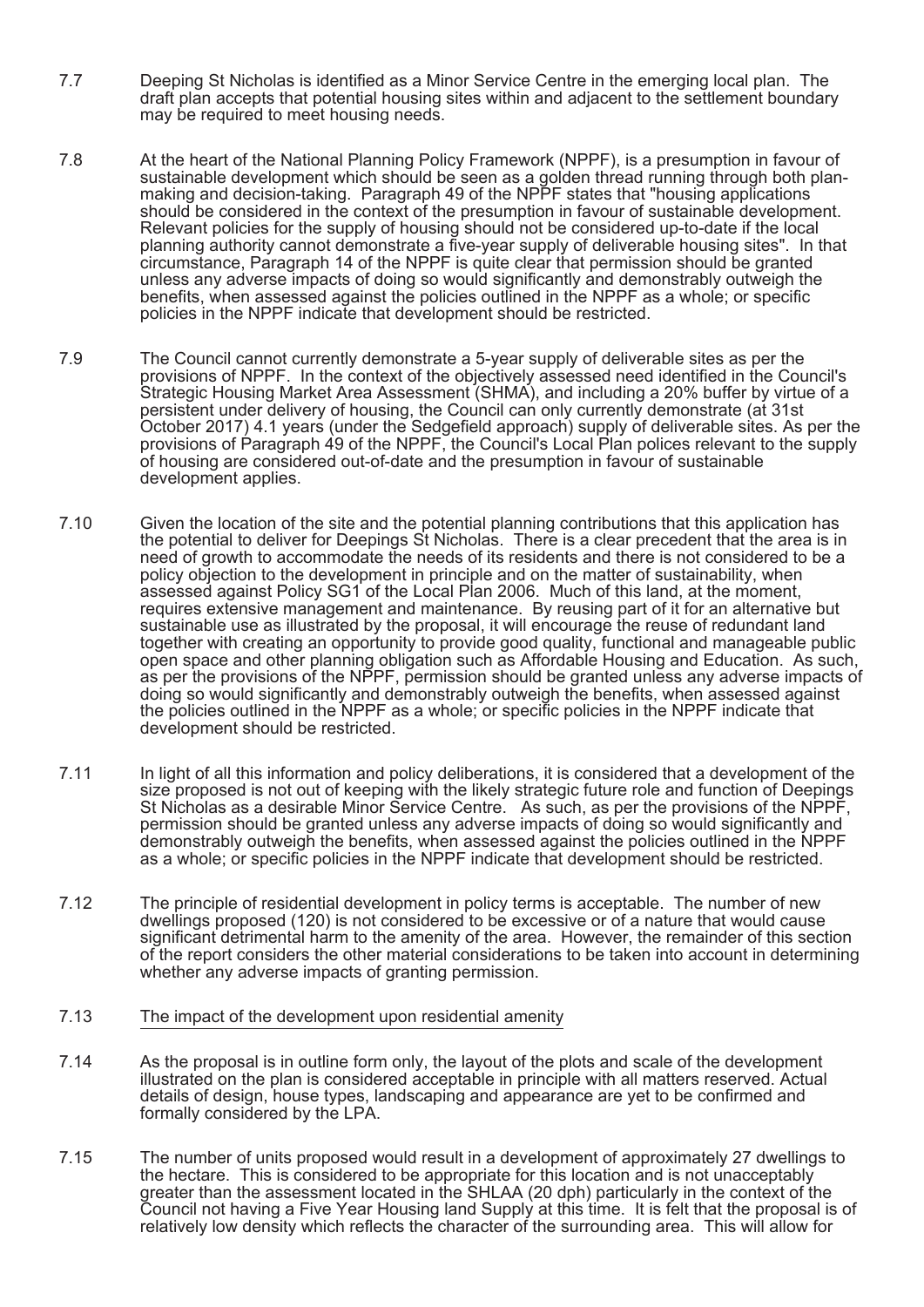amenity and outlook to be well preserved for both the new development and the existing.

- 7.16 The proposed development is well located despite falling just outside defined settlement limits, and is not considered to result in an unacceptable impact upon the residential amenity and landscape character of the area.
- 7.17 The revised amended illustrative layout demonstrates that the development can comfortably accommodate 120 dwellings, village hall, car park and open space without interfering with the outlook and privacy of residents at Hay Barn Road and Haywain Drive. There is a significant gap of open land between the existing and proposed development with one way in and out from Littleworth Drove. This will be further considered at reserved matters stage when detailed plans, layouts, boundary treatments, and material confirmation becomes available as well as a comprehensive landscaping scheme. The presence of additional houses in exposed area of land would define this space by creating a sense of enclosure to an otherwise, open piece of land.
- 7.18 Concerns relating to the pressure and strain of existing infrastructure (utilities, services and facilities) are noted. However, developer contributions towards building the capacity of local services will be expected to be delivered through an S106 Agreement. Furthermore, the emerging SELP will be required to plan fully for the provision of all types of infrastructure to support the future growth of the District.
- 7.19 There is an objection from the Environment Agency relating to foul capacity but Anglian Water do not object and this can be controlled by condition.
- 7.20 Highway and Access
- 7.21 Resident concerns regarding Highway safety, access to and from the site has been raised. The County Highways Authority recommends that permission be granted subject to preoccupation conditions relating to the completion of carriageways and footways, junctions with the main road, as well as the submission of a comprehensive surface water drainage scheme.
- 7.22 The Highways Authority have raised no concerns regarding the proposed access or safety issues associated with this development. Furthermore, the plans have been amended to exclude any access and entry points at Hay Barn Road and Haywain Drive. This addresses the residents' concerns about congestion, disturbance and safety concerns in these areas.
- 7.23 Flood Risk and Drainage (foul and surface water)
- 7.24 A Flood Risk Assessment and Drainage Strategy was submitted with the application and subsequently updated four times following consultation comments and further investigations.
- 7.25 The proposed development will introduce impermeable area in the form of buildings and roads. This will result in an increase in surface water runoff. In order to ensure the increase in surface water runoff will not increase flood risk elsewhere, flow control will be used and attenuation provided to accommodate storm events up to and including the 1 in 100 year plus 40% climate change event.
- 7.26 All methods of surface water discharge have been assessed. Discharge of surface water to the adjacent Picks Home Farm Dyke is the most practical option. This land drain falls within the Wellings and Deepings IDB area. The IDB requires discharge rates are restricted to 1.4 litres per sec/hectare. A pumped solution may be required.
- 7.27 The Internal Drainage Board have been consulted and accepts that the proposal meets the Board's accepted Greenfield run off rate.
- 7.28 Overall, Officers consider that it has been demonstrated that the development would be safe, without increasing flood risk elsewhere, and that a positive reduction in flood risk would be achieved through the inclusion of surface water flow control and attenuation within SUDS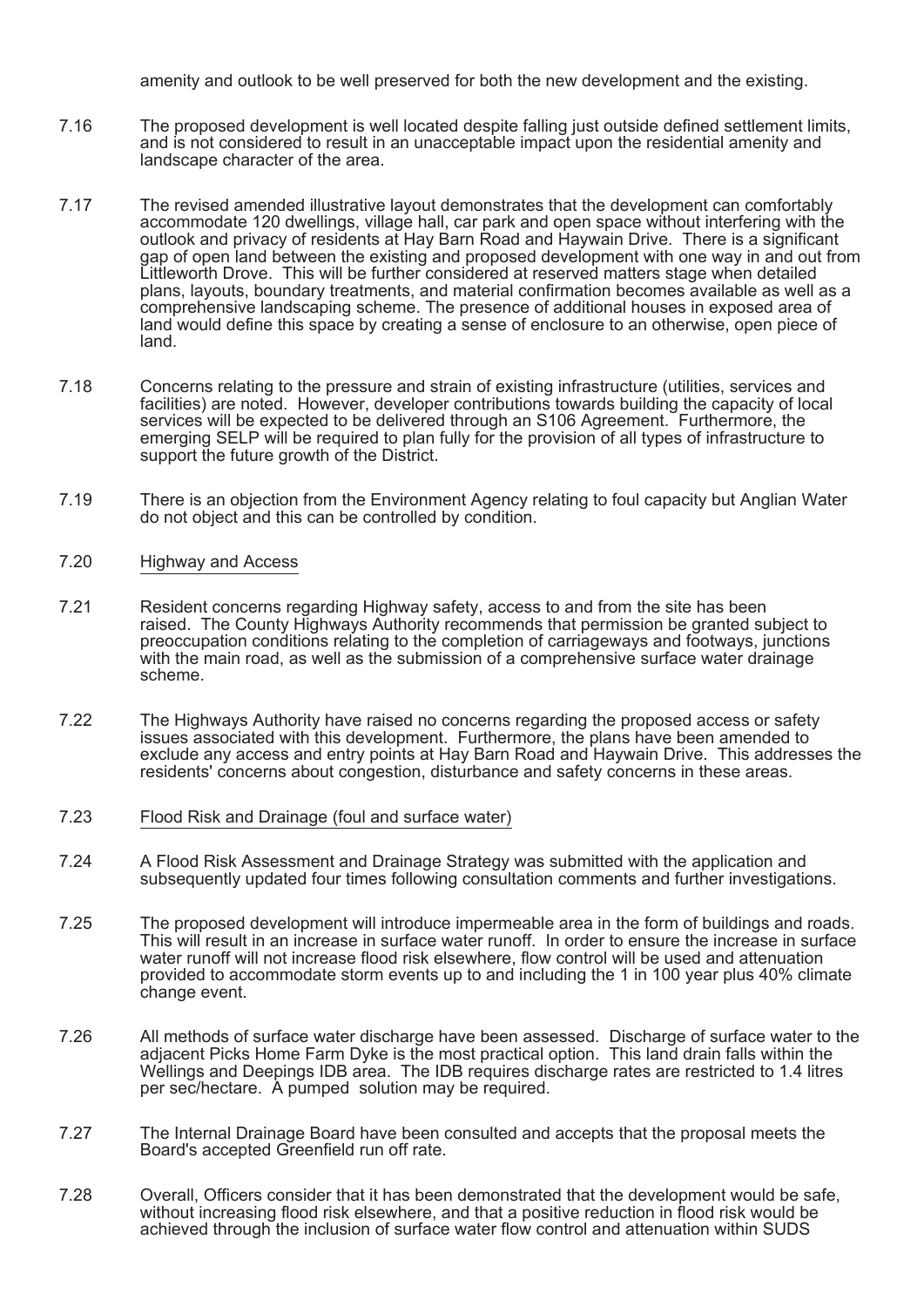features. The development therefore satisfies the requirements stipulated in Section 10 of the NPPF.

- 7.29 The Environment Agency have been consulted and object to the application as the most recent revised layout has not entirely removed all of the houses from Flood Zone 3. However, officers consider that given the residual risk associated with the failure of flood defences is low, development could be permitted subject to a Flood Risk Assessment condition - the application is only outline/indicative and additional re-designing at the Reserved Matters stage could address this in any event.
- 7.30 The recommendations made within the FRA relating to undertaking detailed drainage designs, making provision within the site layout for a 9m standoff from the existing Picks Home Farm Dyke situated at the southern end of the site, raising floor levels above surrounding ground levels and sequentially locating all dwellings outside of the flood extent and using flood resilience measures, are all workable and is not considered to result in any detrimental harm upon the residential amenity of adjacent occupiers.
- 7.31 It is considered that the proposal is acceptable in this regard, subject to appropriate conditions being discharged.
- 7.32 With regard to Foul Water disposal, Anglian Water cannot identify capacity currently but have confirmed to Officers that they consider the matter is their responsibility to ensure there is capacity for all new residential developments, a condition can be imposed in this regard.
- 7.33 Other Matters
- 7.34 Village Hall

The developer has offered to provide the land for a village hall at the front of the site and to take on responsibility for construction although it is expected that the Parish Council will contribute to the costs of construction. This will be negotiated through the S106 process. The village hall would then be passed to the Parish Council for stewardship on behalf of the local community.

- 7.35 Affordable Housing the developer has agreed to provide a policy compliant level of (33.3%) affordable housing. This may need to be re-visited if the Local Plan is Adopted in the interim between this application and Reserved Matters if the Emerging Local Plan adopts a lower level of contributions.
- 7.36 Open Space is normally expected to be provided at 14% of the developable site but with the high level of contributions being made this will be approached with some flexibility at the Reserved Matters stage.
- 7.37 Education and NHS the developer has agreed to policy compliant contributions, this will be represented as the standard formula in the S106 Legal Agreement as the application is in outline form only and the final number and type of properties will inform the contribution to be made.
- 7.38 Conclusion
- 7.39 Whilst the development complies with local plan policy the lack of a 5 year housing land supply means that the guidance within the NPPF takes precedence and the development is considered to be sustainable in nature and to comply with NPPF guidance and will help deliver much needed housing, a village hall and other benefits in terms of contributions.
- 7.40 Objections raised by residents about highway, amenity and surface water flooding issues will be addressed at reserved matters stage where a more considered approach to design and layout can be negotiated. This application purely relates to the principle of the development which on balance and in light of the recommendations made by statutory consultees, the merits of a residential development on a site adjacent to the current settlement boundary, the likely future role and function of Deepings St Nicholas and associated potential housing growth targets is considered sustainable and acceptable in principle.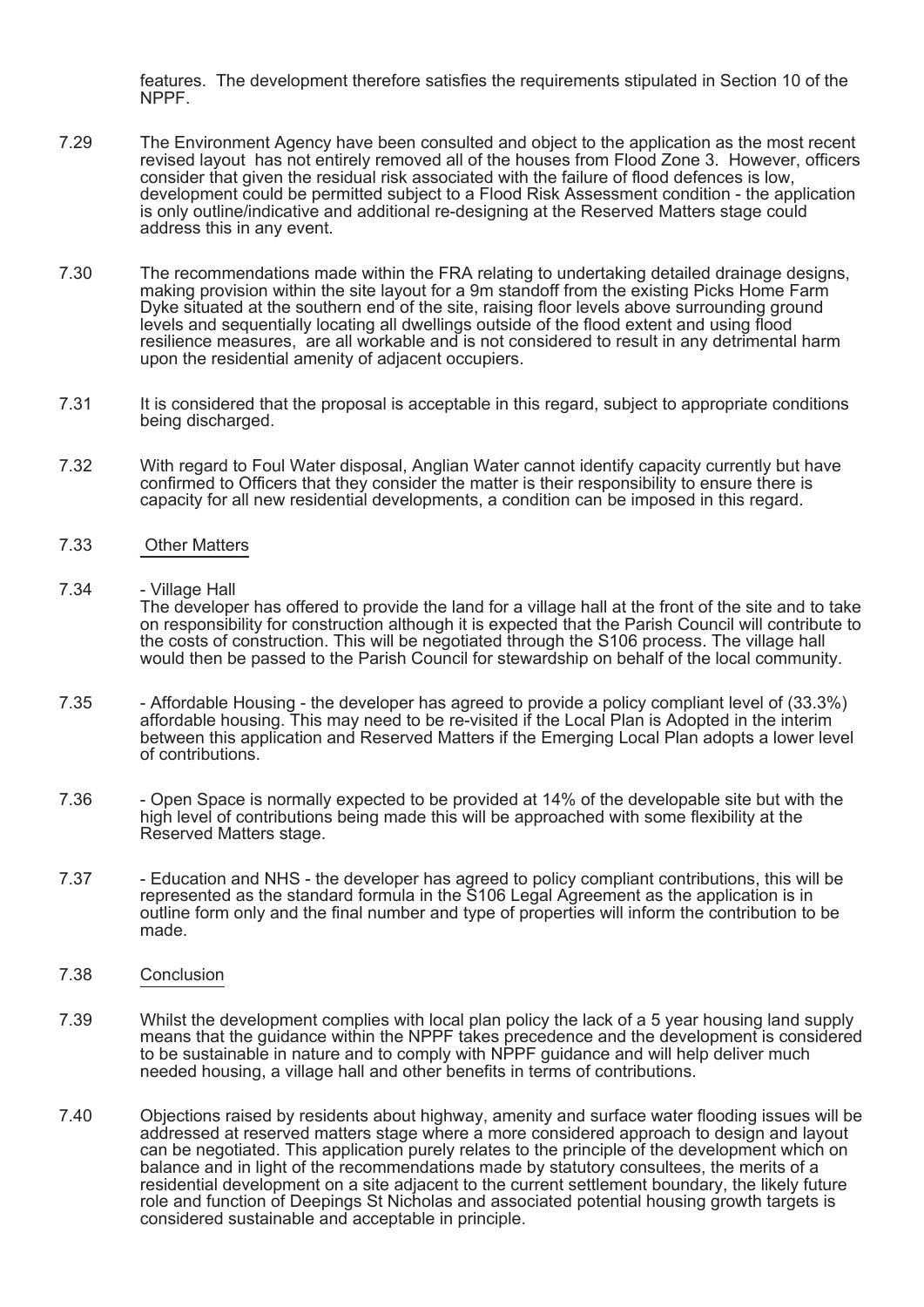7.41 The objections raised by the Environment Agency are to be taken into account but Officers feel that conditions can control these matters and that approval should be granted.

## 8.0 RECOMMENDATIONS

8.1 Authorised to Grant Permission subject to the applicant entering into a Section 106 agreement for the provision of financial contributions to education provision, health provision, one third of the dwellings to be provided as affordable housing and the provision of a Village Hall and those Conditions listed in Section 9.0 of this report

## 9.0 CONDITIONS

1. Application for approval of reserved matters must be made not later than three years beginning with the date of this permission, and the development must be begun before the expiration of two years from the final approval of reserved matters or in the case of approval on different dates, the final approval of the last such matter to be approved.

Reason: As required by Section 92 of the Town and Country Planning Act 1990 as amended by the Planning and Compulsory Purchase Act 2004.

2. The development hereby permitted shall be carried out in accordance with the following approved plans: 739-19\_OP\_LP02; 739-19\_OP\_SP03; 739-19\_OP\_SP04; Design and Access Statement 739-19 PS LMS MAG, Feb 2017; Transport Assessment V4, 16.5.17; Transport Plan V5, 16.5.17

Reason: For the avoidance of doubt and in the interests of proper planning.

3. The following matters are reserved for subsequent approval by the Local Planning Authority and no development to which these matters relate shall be carried out until these matters have been approved, viz:

i) detailed drawings of the estate layout to a scale of not less than 1:500 and including road and plot layouts;

ii) detailed drawings to a scale of not less than 1:100 showing the siting, design and external appearance of each building, including a schedule of the materials to be used for external walls and roof;

iii) the siting and design of any vehicular access to a highway or estate road;

iv) the means of foul and surface water disposal;

v) details of landscaping and tree planting.

vi) the existing and proposed site levels and floor levels of the buildings and hard surfaced areas.

Reason: The application was submitted in outline only and the above details are required to enable the Local Planning Authority to assess the detailed design, scale, appearance and layout of the development as well as ensure that appropriate access and services are provided to serve the development.

This Condition is imposed in accordance with Policies SG12, SG13, SG14 and SG18 of the South Holland Local Plan, 2006 and national guidance contained in Section 10 of the National Planning Policy Framework, 2012.

4. The development hereby permitted is limited to no more than 120 dwellings.

Reason: To define the terms of the permission.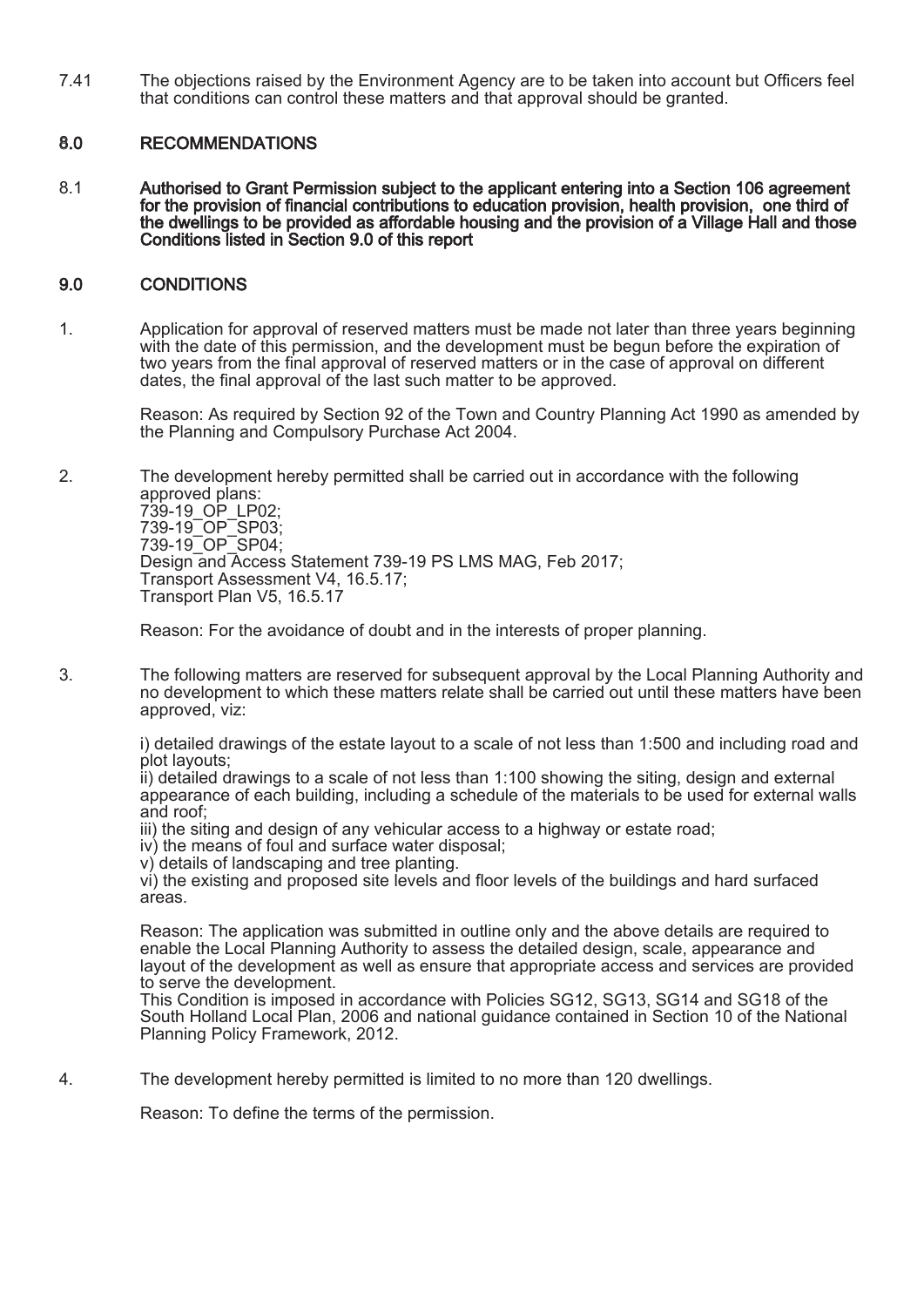5. A detailed scheme of construction management to minimise disturbance during the construction process through noise, dust, vibration and smoke shall be submitted to and approved in writing by the Local Planning Authority before the development commences and the construction process shall be carried out in accordance with the scheme so approved. It shall also include a method statement, detailing how construction traffic, site personnel vehicles, materials deliveries and site accommodation will be managed to safeguard highway safety, free passage along Littleworth Drove and residential amenity.

Reason: In the interests of the amenity of local residents. This issue is integral to the development and therefore full details need to be finalised prior to the commencement of works. This Condition is imposed in accordance with Policies SG14 and SG17 of the South Holland Local Plan, 2006.

6. The development hereby permitted shall not be commenced until a scheme to deal with any contamination of land or pollution of controlled waters has been submitted to and approved in writing by the Local Planning Authority (LPA) and until the measures approved in that scheme have been implemented. The scheme shall include all of the following measures:

> ii) if identified as being required following the completion of the desk-top study, a site investigation shall be carried out to fully and effectively characterise the nature and extent of any land contamination and/or pollution of controlled waters. It shall specifically include a risk assessment that adopts the Source-Pathway-Receptor principle, in order that any potential risks are adequately assessed taking into account the sites existing status and proposed new use. Two full copies of the site investigation and findings shall be forwarded to the LPA without delay upon completion.

iii) thereafter, a written method statement detailing the remediation requirements for land contamination and/or pollution of controlled waters affecting the site shall be submitted to and approved in writing by the LPA, and all requirements shall be implemented and completed to the satisfaction of the LPA. No deviation shall be made from this scheme. If during redevelopment contamination not previously considered is identified, then the LPA shall be notified immediately and no further work shall be carried out until a method statement detailing a scheme for dealing with the suspect contamination has been submitted to and agreed in writing by the LPA.

iv) two full copies of a full closure report shall be submitted to and approved in writing by the LPA. The report shall provide verification that the required works regarding contamination have been carried out in accordance with the approved Method Statement(s). Post-remediation sampling and monitoring results shall be included in the closure report to demonstrate that the required remediation has been fully met.

#### **Note**

The applicant is advised that the phased risk assessment required by the Contaminated Land Scheme Condition should be carried out in accordance with the procedural guidance of the Environmental Protection Act 1990 Part 11A.

The applicant's attention is also drawn to the document entitled "Developing Land Within Lincolnshire - A guide to submitting planning applications to develop land that may be contaminated", which can be obtained through the Local Environmental Health Department.

Reason: To assess whether the site is polluted and to address any pollution to ensure a satisfactory development. This issue is integral to the development and therefore full details need to be finalised prior to the commencement of works.

This Condition is imposed in accordance with Policy SG13 of the South Holland Local Plan, 2006.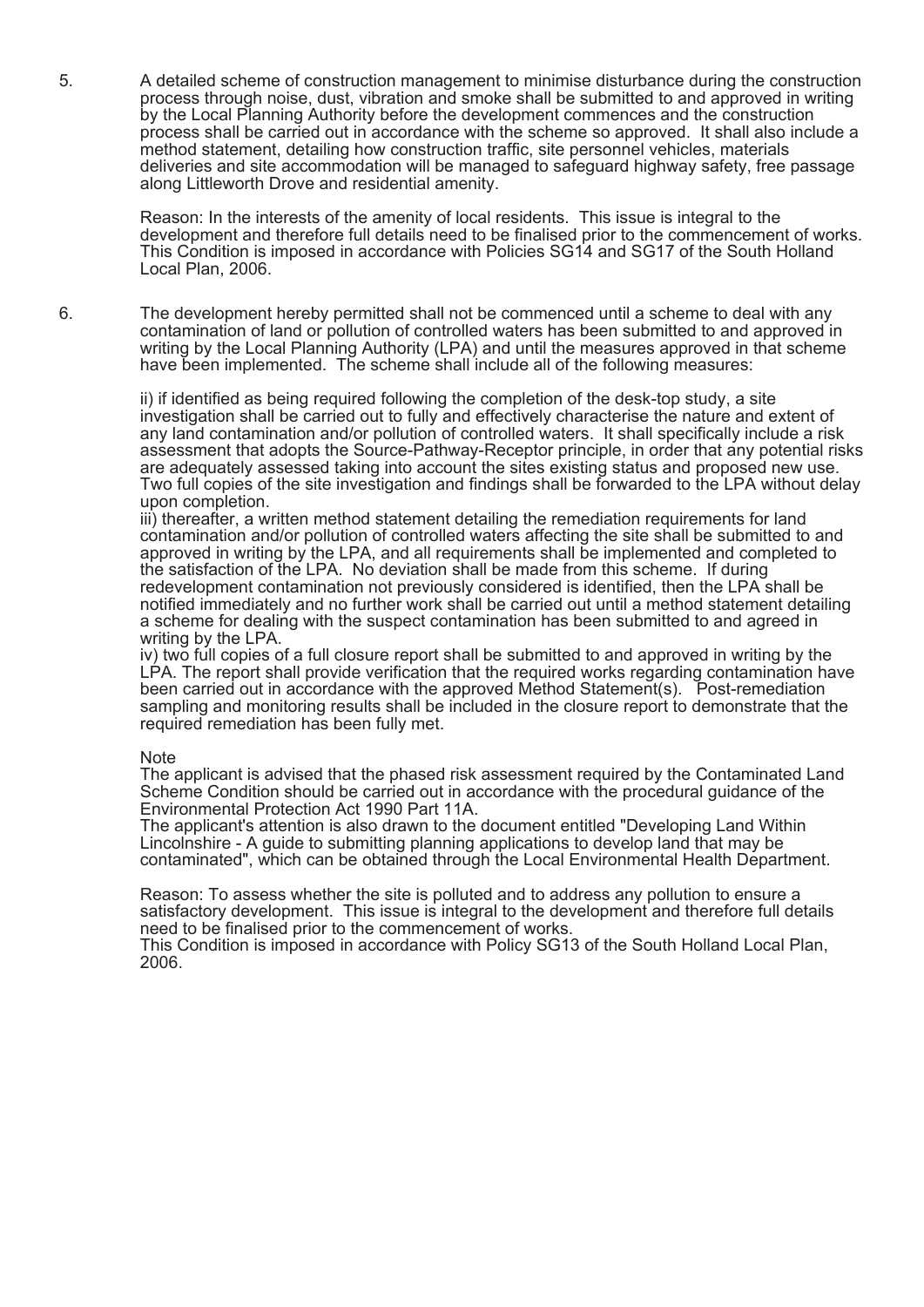7. When application is made to the Local Planning Authority for approval of reserved matters, that application shall be accompanied by a scheme of landscaping and tree planting indicating, inter alia, the number, species, heights on planting and positions of all trees in respect of the land to which that application relates, together with details of post-planting maintenance and such a scheme shall require the approval of the Local Planning Authority before any development is commenced. Such scheme as is approved by the Local Planning Authority shall be carried out in its entirety within a period of twelve months beginning with the date on which development is commenced. All trees, shrubs and bushes shall be maintained by the owner or owners of the land on which they are situated for the period of five years beginning with the date of completion of the scheme and during that period all losses shall be made good as and when necessary.

Note: The applicant is recommended to employ a qualified and experienced landscape designer to produce a landscaping scheme for the development.

Reason: To ensure that the development is adequately landscaped, in the interests of its visual amenity and that of the area in which it is set. This issue is integral to the development and therefore full details need to be finalised prior to the commencement of works. This Condition is imposed in accordance with Policy SG18 of the South Holland Local Plan, 2006.

8. Before the commencement of the development hereby permitted beyond oversite, a scheme of hedge planting for the boundaries of the site including details of positions, heights on planting and species shall be submitted to and approved in writing by the Local Planning Authority. Such scheme as is approved by the Local Planning Authority shall be carried out in its entirety within a period of twelve months beginning with the date on which development is commenced. All hedging shall be maintained by the owner or owners of the land on which they are situated for the period of ten years beginning with the date of completion of the scheme and during that period all losses shall be made good as and when necessary.

Reason: To ensure that the development includes boundary hedge planting, in the interests of its visual amenity and that of the area in which it is set. This Condition is imposed in accordance with Policy SG18 of the South Holland Local Plan, 2006.

9. Prior to its installation, details of the proposed boundary treatment, including a schedule of materials, and details of the size and species of any hedging, shall be submitted to and approved in writing by the Local Planning Authority, and the details so approved shall be implemented in full before the development is first brought into use.

> Reason: In the interests of the character and appearance of the development and the visual amenity of the area in which it is set. This Condition is imposed in accordance with Policy SG14 of the South Holland Local Plan, 2006.

10. Prior to the commencement of the development hereby permitted beyond oversite, a plan illustrating all areas of publicly accessible open space shall be submitted to and approved in writing by the Local Planning Authority. The areas so approved shall be laid out and made available for use in accordance with a specification and phasing that shall first be agreed in writing by the Local Planning Authority, and shall thereafter be so maintained.

> Reason: To ensure that adequate open space provision is made available for the occupiers of the development hereby permitted and that provision is made for the management and maintenance of the open space.

This Condition is imposed in accordance with Policies SG14 and HS11 of the South Holland Local Plan, 2006.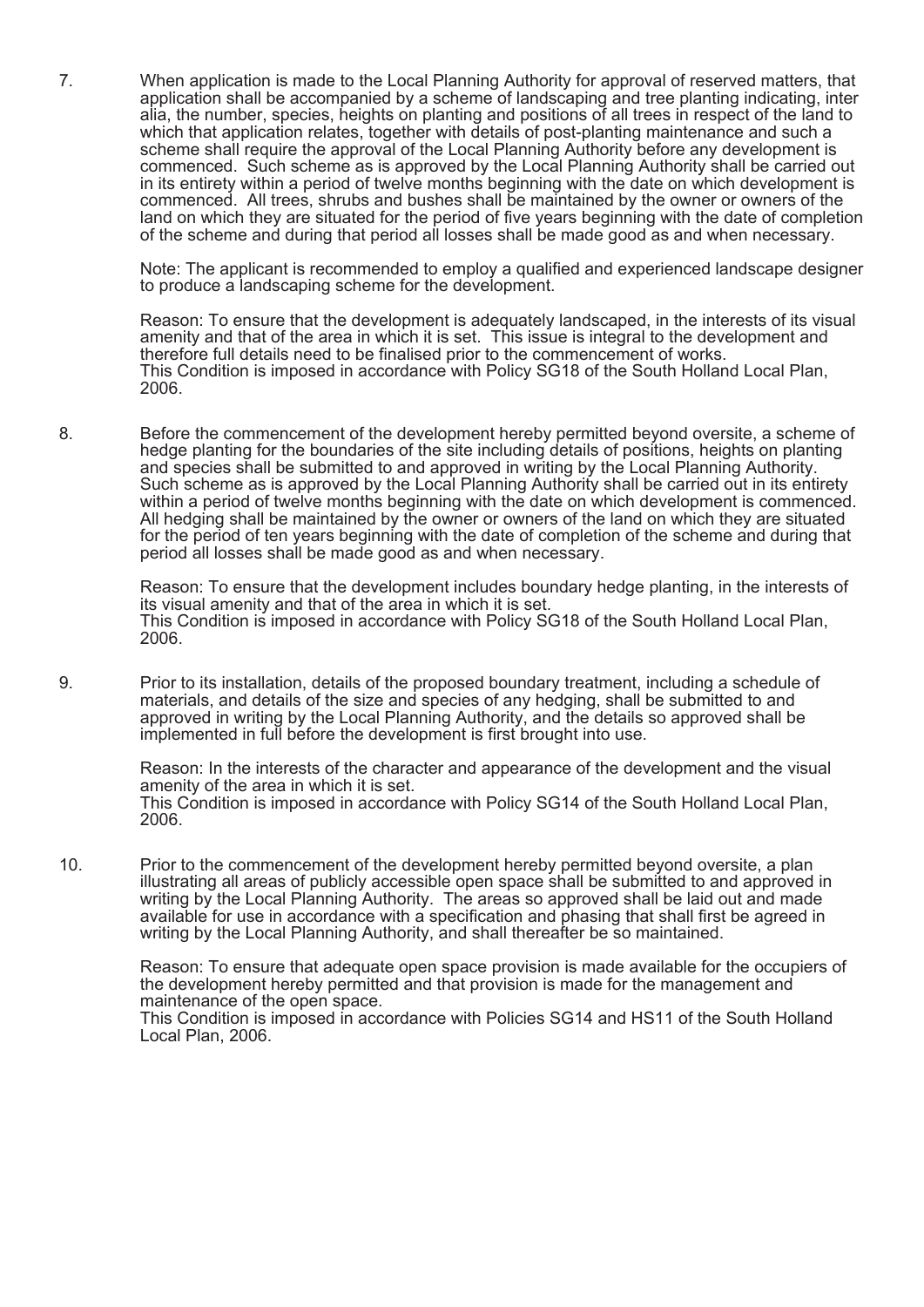11. A management plan for the areas of publicly accessible open space and any outdoor play areas, including management responsibilities and maintenance schedules, shall be submitted to and approved in writing by the Local Planning Authority prior to the commencement of the development hereby permitted beyond oversite. The management of these areas shall be carried out in accordance with the details so approved.

Reason: To ensure that adequate open space provision is made available for the occupiers of the development hereby permitted and that provision is made for the management and maintenance of the open space.

This Condition is imposed in accordance with Policies SG14 and HS11 of the South Holland Local Plan 2006.

12. No dwelling shall be occupied until details of the landscape management and maintenance schedule for the areas of incidental open space, refuse/recycling collection points and parking courts have been submitted to and approved in writing by the Local Planning Authority. Thereafter these areas shall be maintained in accordance with the approved details.

> Reason: To ensure that provision is made for the management and maintenance of communal areas. This Condition is imposed in accordance with Policies SG1 and HS11 of the South Holland

Local Plan 2006.

13. Before the commencement of the development hereby permitted beyond oversite, the detailed design and location of all lighting to be provided to roads and footpaths within the development shall be submitted to and approved in writing by the Local Planning Authority and all lighting utilised in the development shall conform to the details so approved.

Reason: To ensure that the Local Planning Authority retains control over these matters, in the interests of the visual amenity of the overall development, to prevent light pollution and to ensure that the development is adequately lit. This Condition is imposed in accordance with Policies SG14 and SG17 of the South Holland Local Plan, 2006.

14. Before each dwelling is occupied the roads and/or footways providing access to that dwelling, for the whole of its frontage, from an existing public highway, shall be constructed to a specification, to first be submitted to and approved by the Local Planning Authority, to enable them to be adopted as Highways Maintainable at the Public Expense, less the carriageway and footway surface courses. The carriageway and footway surface courses shall be completed within three months from the date upon which the erection is commenced of the penultimate dwelling.

Reason: To ensure safe access to the site and each dwelling/building in the interests of residential amenity, convenience and safety. This Condition is imposed in accordance with Policies SG14 and SG15 of the South Holland Local Plan, 2006.

15. Before any dwelling is commenced, all of that part of the estate road and associated footways that forms the junction with the main road and which will be constructed within the limits of the existing highway, shall be laid out and constructed to finished surface levels in accordance with details to be submitted and approved by the local planning authority.

Reason: In the interests of safety of the users of the public highway and the safety of the users of the site. This issue is integral to the development and therefore full details need to be finalised prior to the commencement of works. This Condition is imposed in accordance with Policies SG14 and SG15 of the South Holland Local Plan, 2006.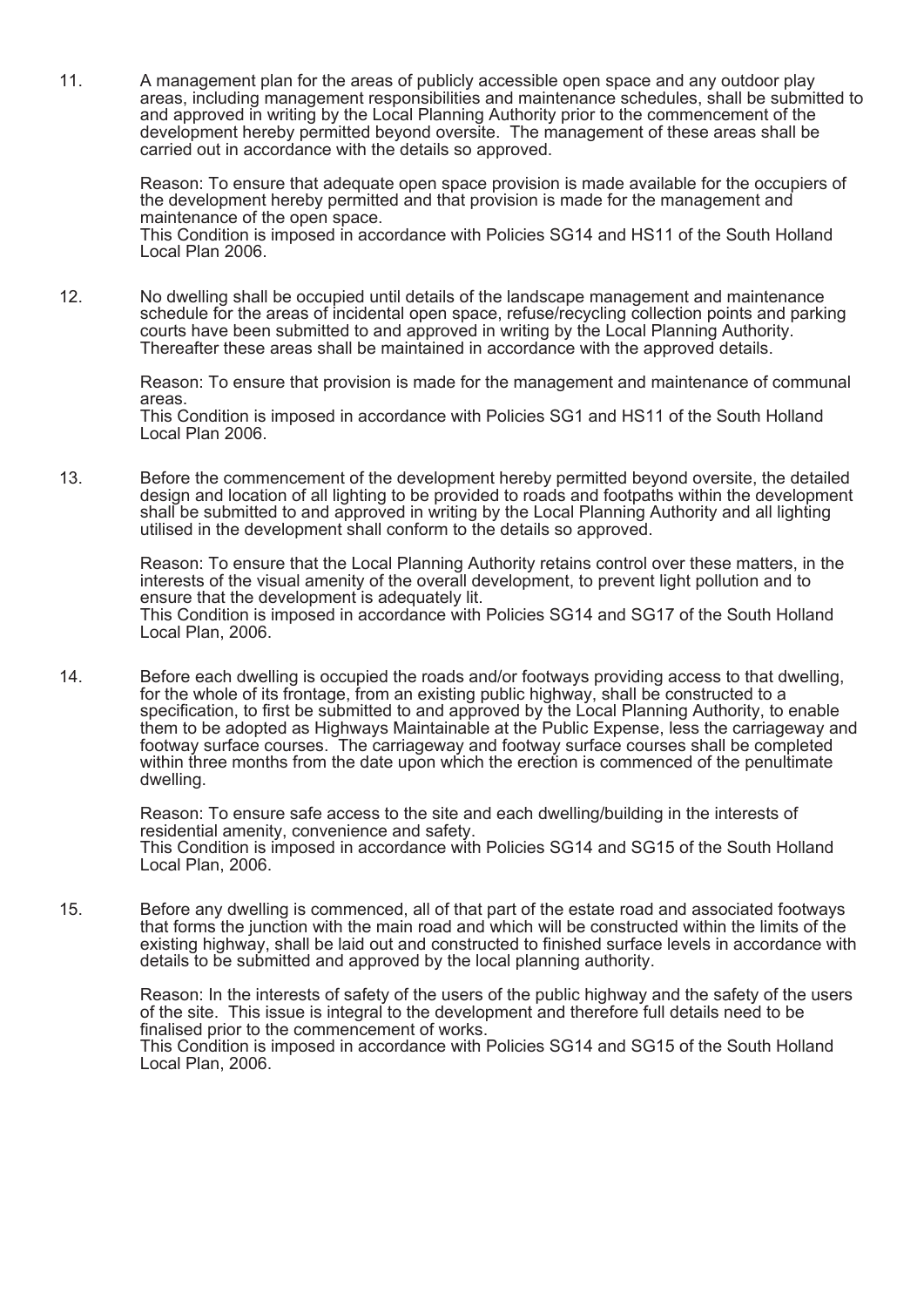16. No development shall take place until a surface water drainage scheme for the site, based on sustainable urban drainage principles and an assessment of the hydrological and hydrogeological context of the development, has been submitted to and approved in writing by the Local Planning Authority.

The scheme shall:

a) Provide details of how run-off will be safely conveyed and attenuated during storms up to and including the 1 in 100 year critical storm event, with an allowance for climate change, from all hard surfaced areas within the development into the existing local drainage infrastructure and watercourse system without exceeding the run-off rate for the undeveloped site; b) Provide attenuation details and discharge rates which shall be restricted to 1.4 litres per

second per hectare;

c) Provide details of the timetable for and any phasing of implementation for the drainage scheme; and

d) Provide details of how the scheme shall be maintained and managed over the lifetime of the development, including any arrangements for adoption by any public body or Statutory Undertaker and any other arrangements required to secure the operation of the drainage system throughout its lifetime.

The development shall be carried out in accordance with the approved drainage scheme and no dwelling shall be occupied until the approved scheme has been completed or provided on the site in accordance with the approved phasing. The approved scheme shall be retained and maintained in full in accordance with the approved details.

Reason: To ensure that the site is adequately drained, to avoid pollution, and to prevent increased risk of flooding. This issue is integral to the development and therefore full details need to be finalised prior to the commencement of works. This Condition is imposed in accordance with Policies SG11 and SG12 of the South Holland

Local Plan, 2006 and national guidance contained in Section 10 of the National Planning Policy Framework, 2012.

17. Before the commencement of the development hereby granted beyond oversite, full details of the means of foul water disposal shall be submitted to and approved in writing by the Local Planning Authority. The details so approved shall be implemented in full before the development hereby permitted is first brought into use.

Reason: To ensure that the foul water from the site is adequately drained, to avoid pollution

. This Condition is imposed in accordance with Policies SG11 and SG13 of the South Holland Local Plan, 2006 and national guidance contained in Section 10 of the National Planning Policy Framework, 2012.

18. The development hereby permitted shall be carried out in accordance with the measures set out in the Flood Risk Assessment by Water Co Consultants, April 2017, Version 4 forming part of this planning application, unless otherwise agreed in writing by the Local Planning Authority, in particular the following measures shall be fully implemented before the property is first occupied:

- Undertaking detailed drainage designs for submission and approval by the LPA and implement in accordance with approved details;

- Making provision within the site layout for a 9m standoff from the existing Picks Home Farm Dyke situated at the southern end of the site;

- Raising floor levels above surrounding ground levels;
- Sequentially locating all dwellings outside of the flood extent; and
- Incorporating flood resilience measures into the development.

Reason: To ensure that the development does not increase the risk of flooding or be at risk of flooding.

This Condition is imposed in accordance with national guidance contained in Section 10 of the National Planning Policy Framework, 2012.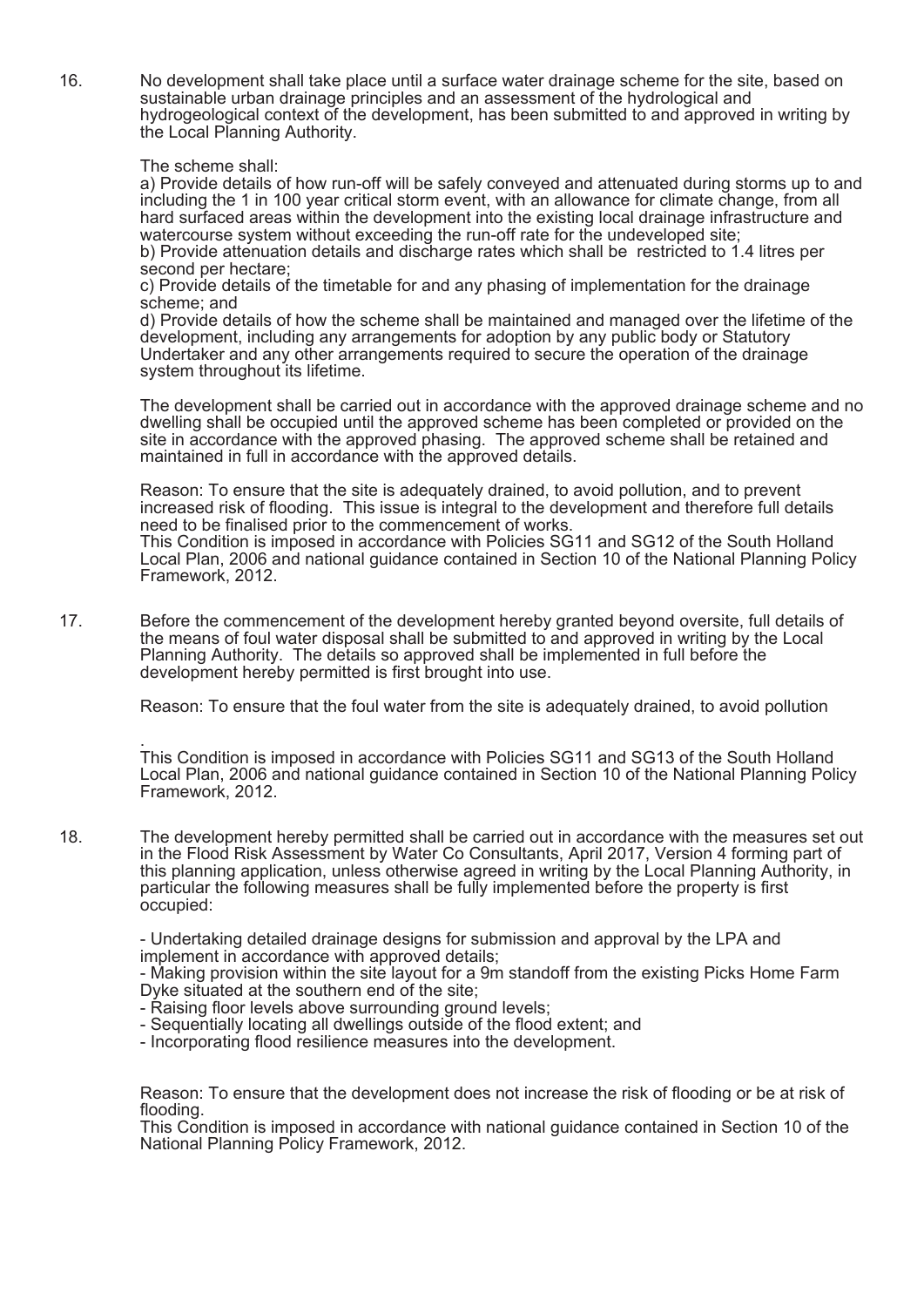19. No development shall take place until a written scheme of archaeological investigation has been submitted to and approved in writing by the Local Planning Authority. This scheme should include the following and should be in accordance with the archaeological brief supplied by the Lincolnshire County Council Historic Environment advisor on behalf of the Local Planning Authority:

1. An assessment of significance and proposed mitigation strategy (i.e. preservation by record, preservation in situ or a mix of these elements).

- 2. A methodology and timetable of site investigation and recording
- 3. Provision for site analysis
- 4. Provision for publication and dissemination of analysis and records
- 5. Provision for archive deposition
- 6. Nomination of a competent person/organisation to undertake the work

7. The scheme to be in accordance with the Lincolnshire Archaeological Handbook. The archaeological site work shall only be undertaken in accordance with the approved written

scheme.

Reason: To ensure the preparation and implementation of an appropriate scheme of archaeological mitigation in accordance with national guidance contained in Section 12 of the National Planning Policy Framework, 2012. This issue is integral to the development and therefore full details need to be finalised prior to the commencement of works.

20. The applicant shall notify the Lincolnshire County Council Historic Environment Department in writing of the intention to commence at least fourteen days before the start of archaeological work required in connection with Condition 17 above in order to facilitate adequate monitoring arrangements.

> Reason: To ensure satisfactory archaeological investigation and retrieval of archaeological finds in accordance with national guidance contained in Section 12 of the National Planning Policy Framework, 2012.

21. A copy of the final report required in connection with Condition 17 above shall be submitted within three months of the work being carried out to the Local Planning Authority and the Lincolnshire Historic Environment Record. The material and paper archive required as part of the written scheme of investigation shall be deposited with an appropriate archive in accordance with guidelines published in The Lincolnshire Archaeological Handbook.

> Reason: To ensure satisfactory arrangements are made for the recording of possible archaeological remains in accordance with national guidance contained in Section 12 of the National Planning Policy Framework, 2012.

22. Details of the precautions to be taken to prevent the deposit of mud on public highways by vehicles travelling from the site during construction of the development shall be submitted to and approved in writing by the Local Planning Authority before the development commences. These facilities shall include the provision of wheel washing facilities where considered necessary by the Local Planning Authority. These precautions shall be made available before commencement of the construction of the development and be kept available and in full working order until such time as the Local Planning Authority agrees in writing to their withdrawal or the completion of the development.

> Reason: In the interests of highway safety during the construction process. This issue is integral to the development and therefore full details need to be finalised prior to the commencement of works.

This Condition is imposed in accordance with Policies SG15 and SG17 of the South Holland Local Plan, 2006.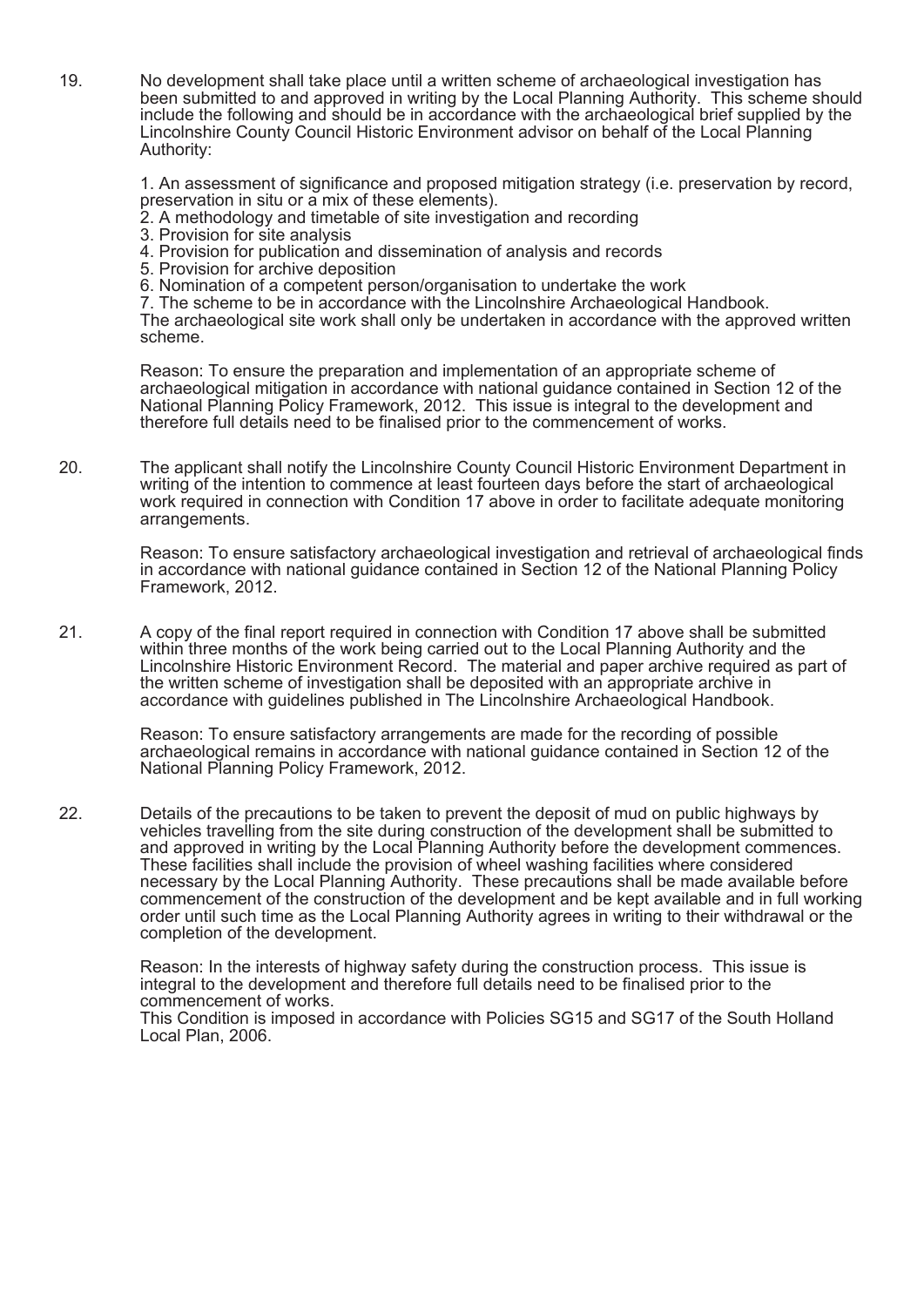23. Details of the means of storage and disposal of refuse and recycling shall be submitted to and be approved by the Local Planning Authority and the development shall not commence in advance of that approval. The approved scheme shall be fully implemented and thereafter be retained.

Reason: To ensure that adequate facilities are made available for refuse storage and disposal to avoid pollution, to protect residential amenity, and in the interests of the appearance of the site and the area within which it is set. This issue is integral to the development and therefore full details need to be finalised prior to the commencement of works. This Condition is imposed in accordance with Policies SG13 and SG17 of the South Holland Local Plan, 2006.

Background papers:- Planning Application Working File

## Lead Contact Officer

| Name and Post:    | Richard Fidler, Development Manager |
|-------------------|-------------------------------------|
| Telephone Number: | 01775 764428                        |
| Email             | rfidler@sholland.gov.uk             |

## Appendices attached to this report:

Appendix A Plan A